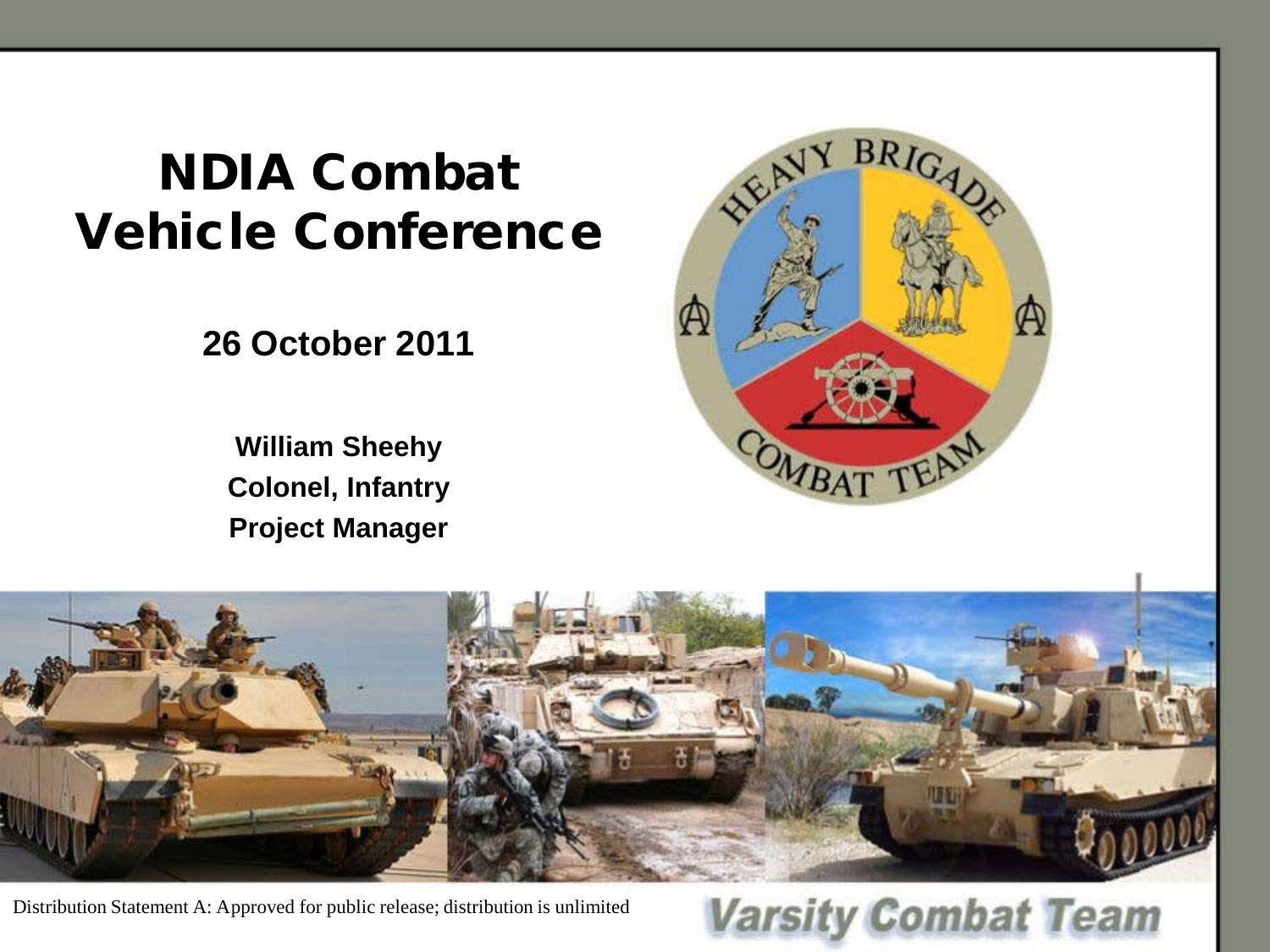

## Current Situation



Issue: **Current HBCT platforms are at or exceeding Space Weight and Power (SWaP) limitations while the Army continues to add / increase capabilities (CREW III, JTRS, MSS, etc.)**



Distribution Statement A: Approved for public release; distribution is unlimited

26-Oct-11 PREDECISIONAL 2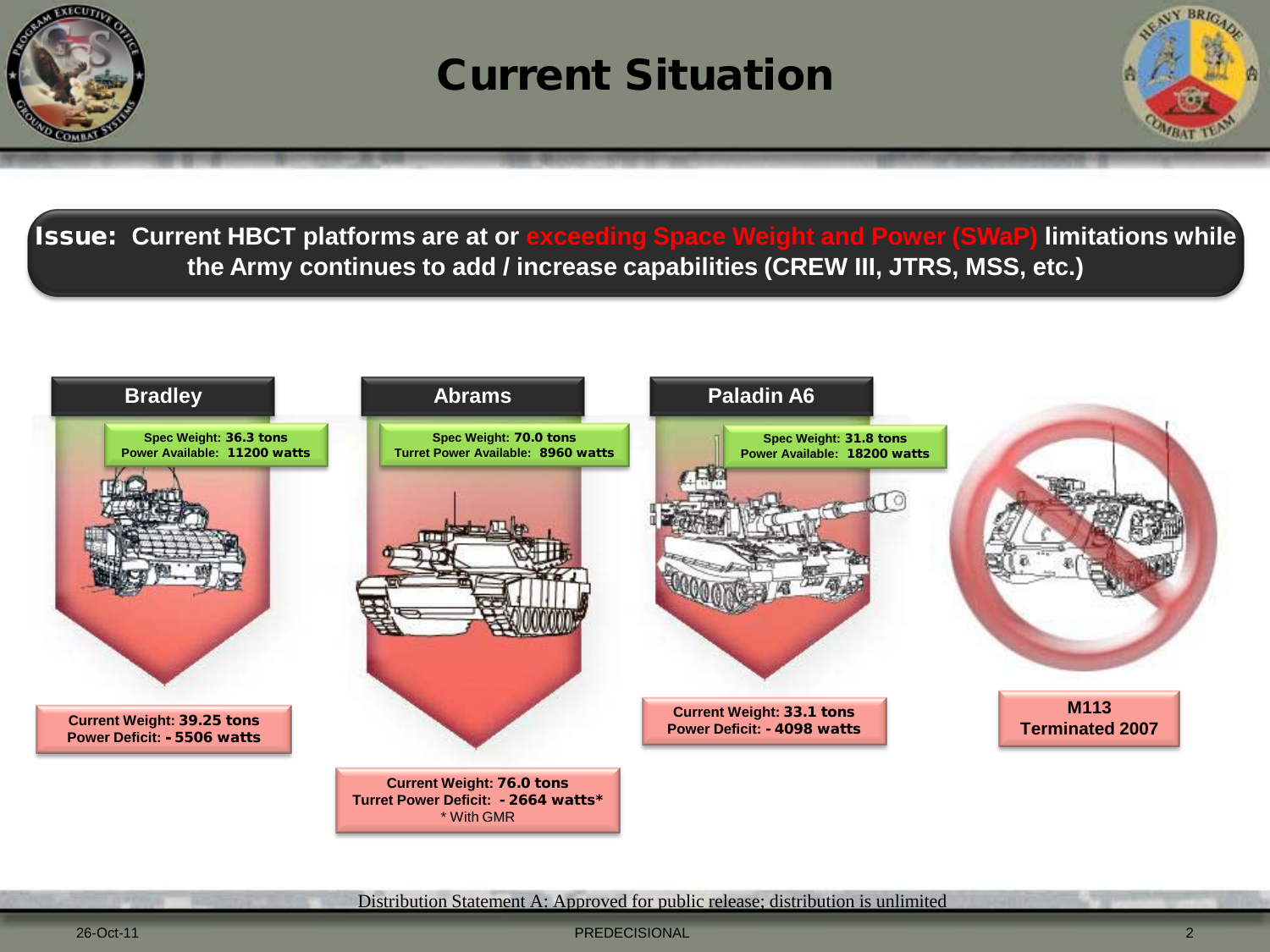

# Combat Vehicle Portfolio Modernization Concept of the Operation



- The Army will execute a two-phased capabilities enhancement initiative across the Combat Vehicle Fleet.
	- o Phase I ECP (Near Term): ASARC approved 8 June 2011
		- Abrams and Bradley programs will execute a series of Engineering Change Proposals (ECPs) reestablishing Space, Weight, Power and Cooling (SWAP-C) to facilitate integration of technologies being developed under existing Programs of Record (POR) (PEO/Army Decision).
		- Proposed ECPs will restore lost capability, not to exceed operational envelopes outlined in current requirement documents.
	- o Phase II Modernization (Long Term):
		- Combat Vehicle MDD Canceled in Aug 2011. VCSA directed Abrams & Bradley not to execute MS programs. Look to expand ECP efforts.
		- Cost Benefit Analysis needed to determine which technologies to propose additional ECP efforts.
		- GCV enters the Technology Development phase (not included in this briefing).
		- AMPV will be a MS program. Awaiting AoA study guidance approval IOT execute MDD.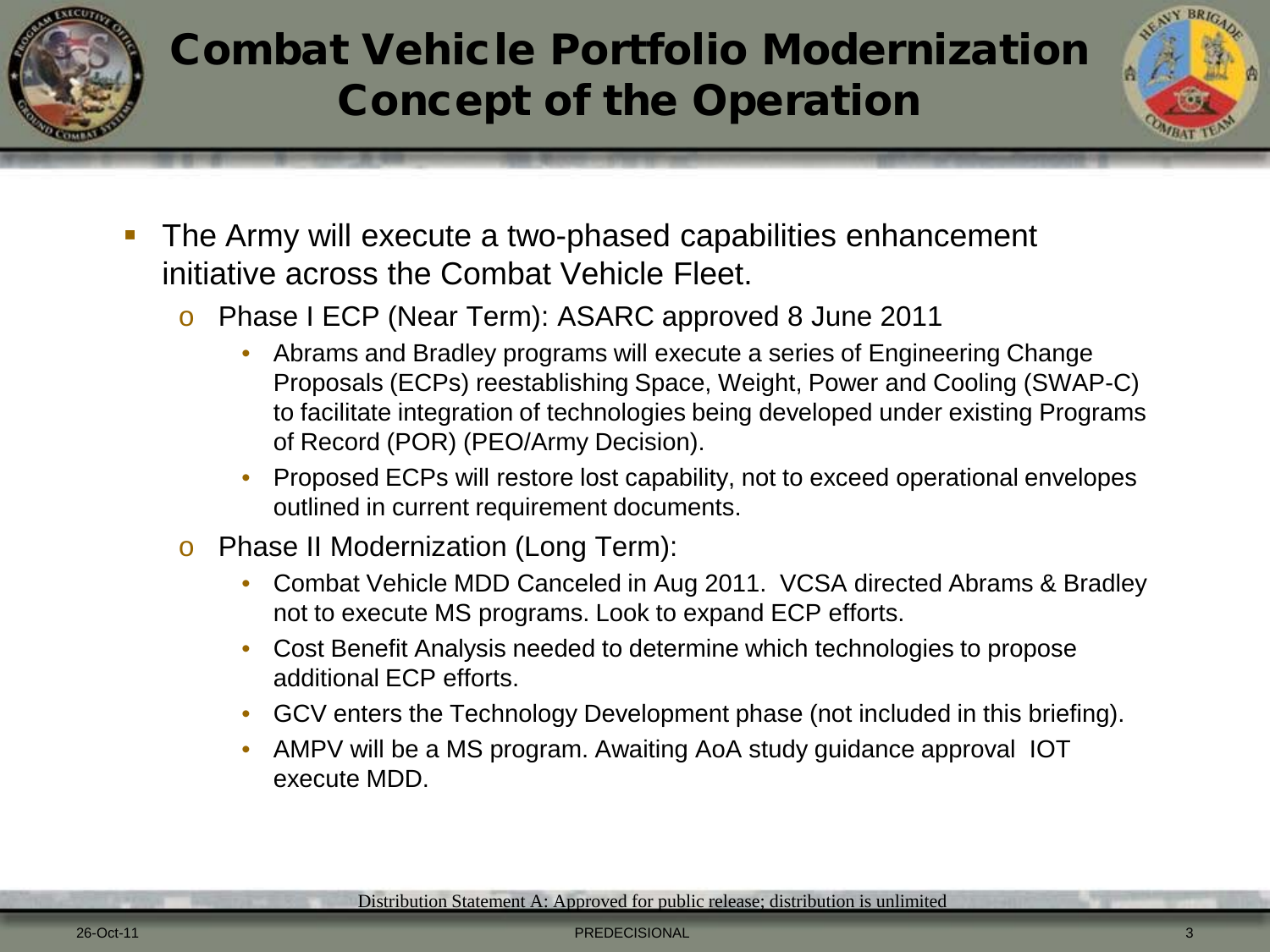|                      |                         |                          |                | <b>Execution</b>                                                                 |                       |                                 |
|----------------------|-------------------------|--------------------------|----------------|----------------------------------------------------------------------------------|-----------------------|---------------------------------|
| $\blacksquare$       | <b>FY12</b>             | <b>FY13</b>              | <b>FY14</b>    | <b>FY15</b>                                                                      | <b>FY16</b>           | <b>FY17</b><br><b>FY18</b>      |
|                      | <b>A3 Production</b>    | ECP                      | <b>DEV</b>     |                                                                                  | <b>ECP Fielding</b>   | <b>ECP Fielding</b>             |
| <b>Bradley</b>       | <b>ODS - SA Kits</b>    |                          |                |                                                                                  |                       |                                 |
|                      | EEPEG\$ SSPEG\$         |                          |                |                                                                                  |                       |                                 |
|                      | <b>AIM Production</b>   |                          |                |                                                                                  |                       |                                 |
|                      | <b>SEPv2 Production</b> |                          | $\mathsf{ECP}$ | <b>DEV</b>                                                                       |                       | <b>ECP Fielding</b>             |
| <b>Abrams</b>        |                         | EE PEG \$                |                |                                                                                  | <b>SSPEG \$</b>       |                                 |
|                      | <b>MDD</b>              | <b>AoA</b>               | <b>MSB</b>     |                                                                                  | <b>EMD &amp; Test</b> | <b>Production</b><br><b>MSC</b> |
| M113/<br><b>AMPV</b> | <b>RDT&amp;E\$</b>      |                          |                |                                                                                  |                       | <b>Procurement \$</b>           |
|                      |                         | <b>M88 A2 Production</b> |                |                                                                                  |                       |                                 |
| <b>M88</b>           |                         | EE PEG \$                |                |                                                                                  | <b>SSPEG\$</b>        |                                 |
|                      |                         |                          |                | Distribution Statement A: Approved for public release; distribution is unlimited |                       |                                 |

**ANGEL** 

26-Oct-11 PREDECISIONAL 4

 $N$  RR  $n$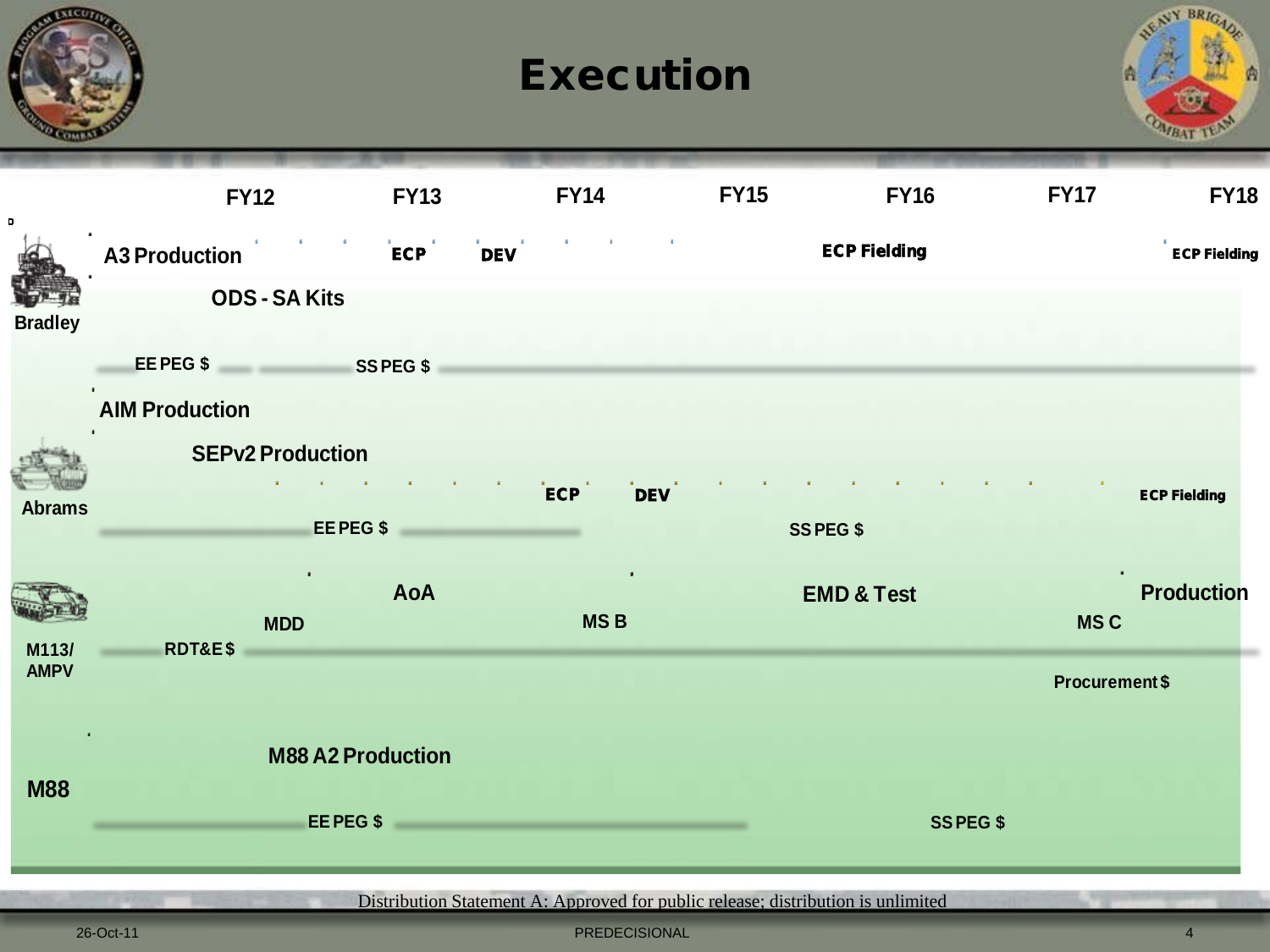

## Focus Area



- **1) Space Weight and Power (SWaP):**
	- **Must demonstrate how you make the system better by reducing the SWaP burden while adding capability**
- **2) Commonality:**
	- **Commonality can be achieved at the circuit level or the component level**
	- **Not all "commonality" is good: must provide cost savings**
- **3) Schedule:**
	- **Time is critical, won't be able to do everything**
- **4) Cost:** 
	- **"Zero Sum", cost growth in an area will result in reductions in another**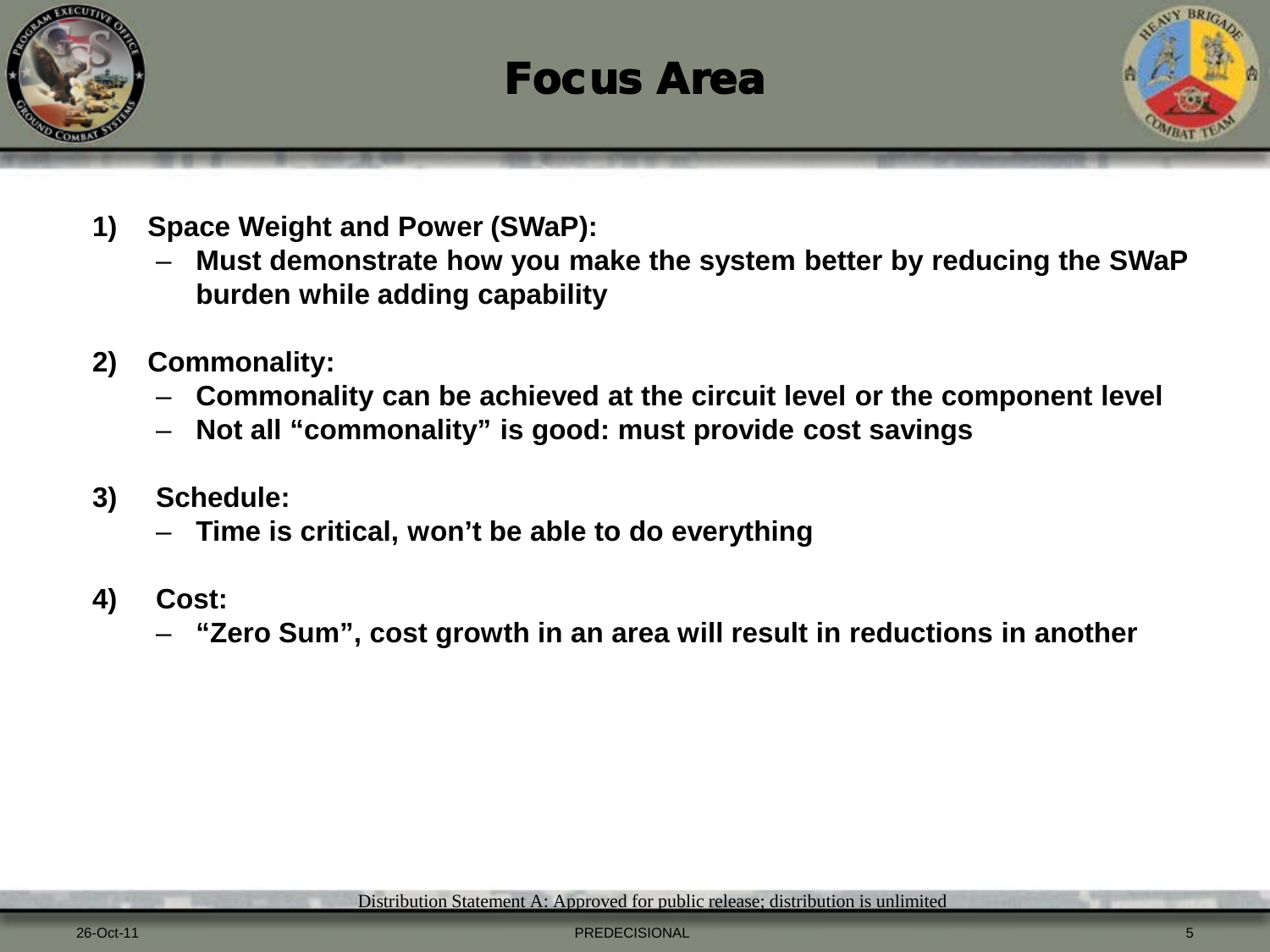

# Phase I ECP Technologies

#### **GAP: Network Enabled**

#### **Network Compatibility**

- **Joint Tactical Radio System Handheld/Manpack/Small Form Fit (JTRS HMS)**
- **Joint Battle Command – Platform (Block Upgrade)**

#### **Power Generation/Distribution**

- **Battery Monitoring System**
- **1000A Alternator**
- **Slip Ring**

#### **Line Replaceable Modules (LRM)**

- **Improved Commander's Display Unit**
- **Improved Commander's Electronics Unit**
- **Improved Hull Mission Processor Unit**
- **Improved Turret Mission Processor Unit**
- **Improved Driver's Integrated Display**
- **Improved Gunner's Control Display Panel**
- **Analog Input Module**
- **Improved Fire Control Electronic Unit**

#### **GAP: Lethality Ammunition Data Link**



**Auxiliary Power Unit (APU)**

#### **GAP: Protection**

## **GAP: Sustainment Integration Kit for Counter Radio-Controlled IED Electronic Warfare (CREW/Duke 3)**

#### **Armor Upgrade**

Distribution Statement A: Approved for public release; distribution is unlimited

26-Oct-11 PREDECISIONAL 6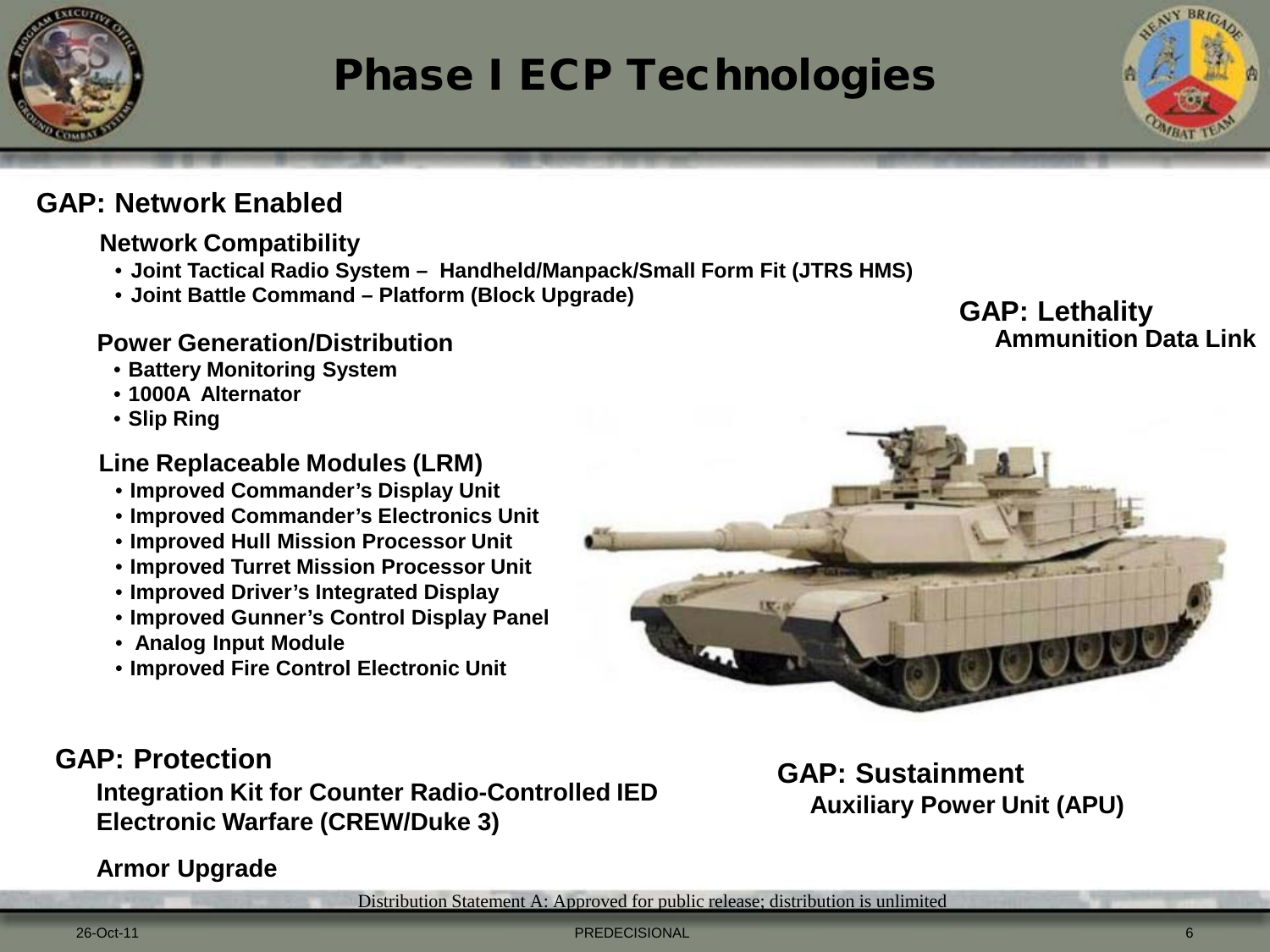

# Phase I ECP Technologies

֦





#### **Power Train**

- ― **675 HP Power Pack Upgrade**
- ― **800 HP Transmission Efficiencies**
- ― **Cooling System Modification**

#### **Electrical System (low)**

- ― **Electrical Power Upgrade (600 Amp generator)**
- ― **High Speed Slip Ring Upgrade**
- ― **1 G Ethernet Switch**
- ― **VHMS, Phase I**
	- ― **Battery Management**
	- ― **Begins VICTORY architecture compliance**

#### **Situational Awareness**

- ― **Improved FBCB2 Integration**
- ― **Common Intelligent Display**

#### **Suspension &Track**

- ― **Extended Life Track**
- ― **Heavy Weight Torsion Bars**
- ― **Dampers and Road Arms**

#### **Enabled Capabilities**

- ― **FBCB2, JBC-P**
- ― **JTRS**
- ― **CREW v3**
- ― **Embedded Training**
- ― **Gun Shot Detection**

#### **Addresses some capability gaps and Army inbound technologies.**

Distribution Statement A: Approved for public release; distribution is unlimited

26-Oct-11 PREDECISIONAL PREDECISIONAL PREDECISIONAL PREDECISIONAL PREDECISIONAL PREDECISIONAL PREDECISIONAL PREDECISIONAL PREDECISIONAL PREDECISIONAL PREDECISIONAL PREDECISIONAL PREDECISIONAL PREDECISIONAL PREDECISIONAL PR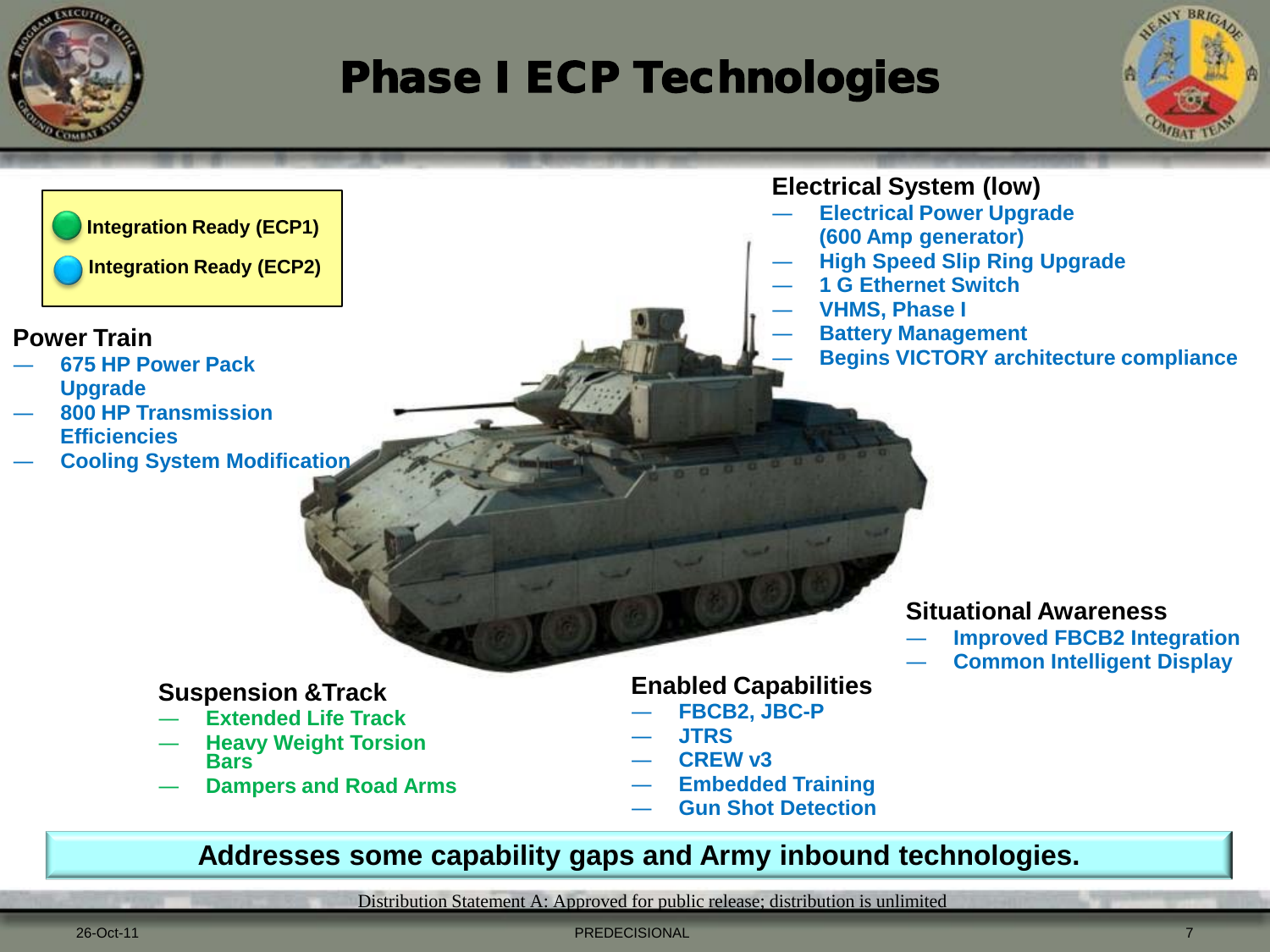

# Network Compatibility



#### **Description of Technology**

- o Integration of the Government Furnished Equipment (GFE) JTRS Handheld, Manpack, and Small Form Fit (HMS) radio and Joint Battle Command – Platform (JBC-P)
- o JTRS-HMS replaces the Single Channel Ground and Airborne Radio System (SINCGARS) and Enhanced Position Location Reporting System (EPLRS) capabilities
- o JBC-P is the next iteration of the FBCB2 program. It is a joint, digital, family of systems that provides integrated, on-the-move, timely, relevant C2 & SA information to tactical combat, combat support and combat service support commanders, leaders, and key C2 nodes

#### **Description of Capability**

- o Maintains the ability to disseminate critical information
- o Supports the need to establish network readiness and maintain Battle Command and Communications interoperability with future Brigade Combat Teams (BCT)
- o JTRS-HMS offers a 2 channel software defined radio that supports both legacy (SINCGARS) and future Soldier Radio Waveform (SRM), and Mobile User Objective System (MUOS) communications waveforms
- o JBC-P provides command and control at the platform level across the Services enabling joint situational understanding and battle space awareness. It provides Joint interoperability between Service and SOF platforms operating in the Joint Operations Area
- o JBC-P includes Unified Battle Command (UBC) identified upgrades including Chat, Email, Low Bandwidth Imagery, and full NetOps and provides the ability to share imagery data and incorporates Integrated Tactical Ground Reporting (TiGR) capability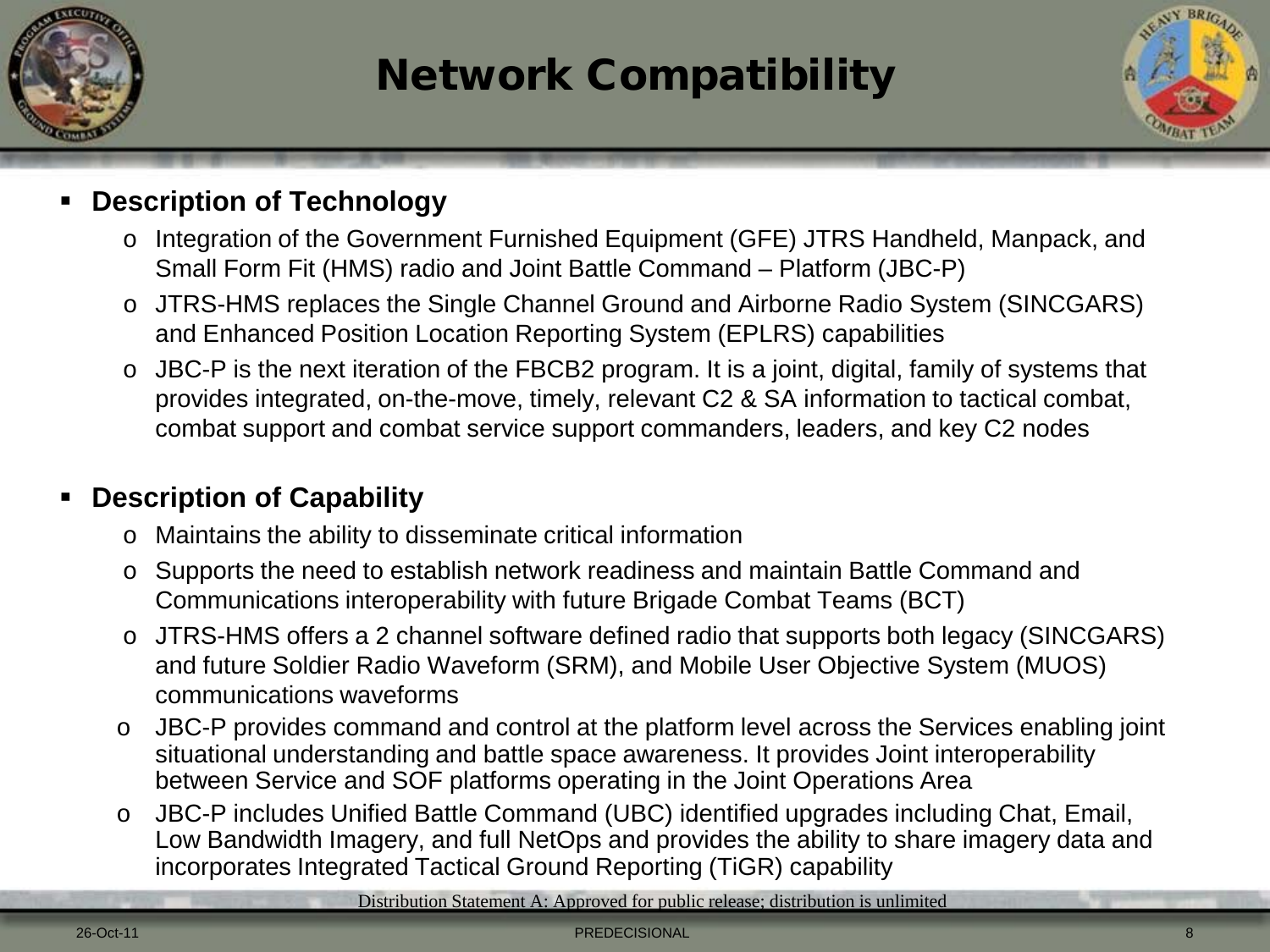

# Power Generation & Distribution



## **Description of Technology**

o Include the Improved Amperage Alternator, Slip Ring, Hull Power Distribution Unit (HPDU)/Remote Switching Modules (RSMs), and the Battery Monitoring System (BMS)

## **Description of Capability**

- o Addresses the power demand growth potential and the need for dissemination of critical information
- o The modified Slip Ring will have the capability to pass increased radio frequency (RF) and power to the turret
- o Due to the changes to the alternator and the slip ring, upgrades to the HPDU and RSMs are also required
- o An increase in vehicle power generation with the Improved Amperage Alternator and improved power distribution with the modified Slip Ring is needed because there is no power margin remaining in the turret of the Abrams or Bradley
- o The BMS is required for the user to know the current status of the batteries that are needed for starting and maintaining silent watch capabilities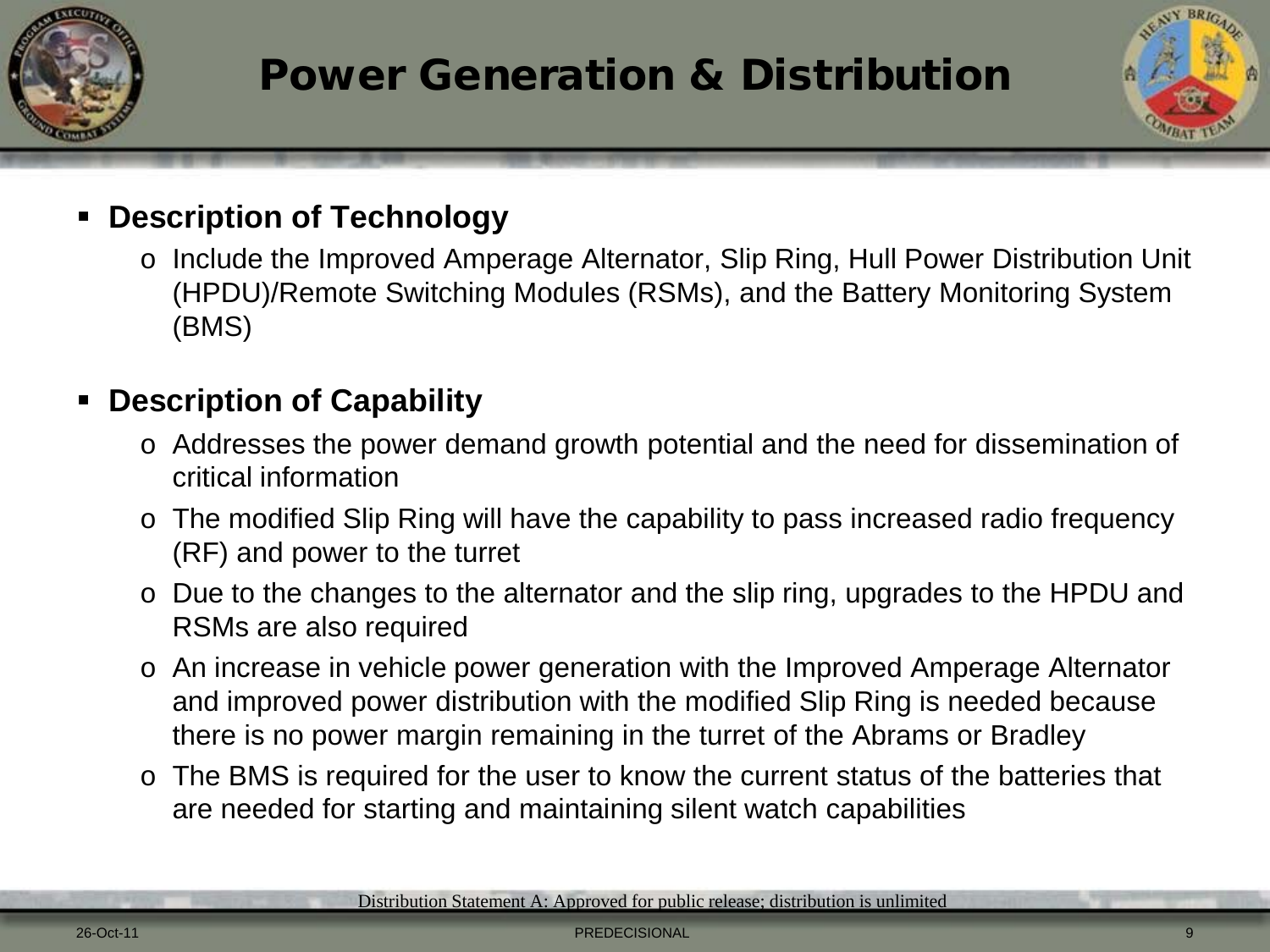

# Battery Monitoring System



## **Description of Technology**

- o Additional power generated will be distributed to the vehicle hull and turret to support the increased power demands from the implementation of increment 1 technologies
- o Provides all vital information on each battery and tell the user what maintenance or when replacement is recommended
- o Starts and helps maintain silent watch capabilities and supports power management of the system

## **Description of Capability**

- o Reduce SWaP (Space, Weight, and Power)
- o Regain interior volume for crew and equipment
- o Increased energy efficiency
- o Reduces O & S costs
- o Enables Commonality within the PEO GCS community
- o Leverage industry and other services specifications
- o Regain growth potential enabling all systems/sub-systems in the vehicle to operate simultaneously, without the need to prioritize and shut down systems/sub-systems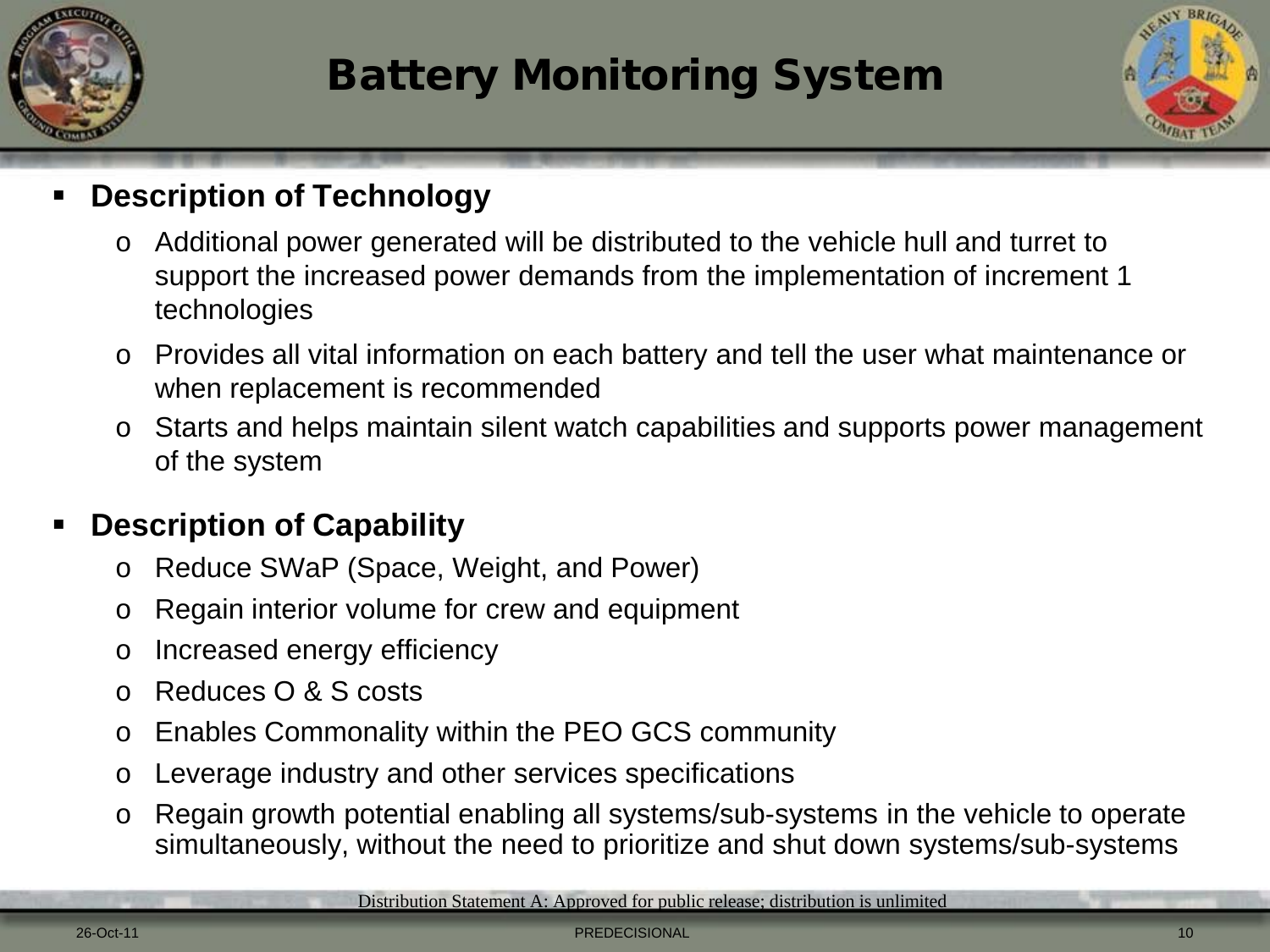

# Line Replaceable Modules (LRM) (Abrams is Lead )



## **Description of Technology**

- o Cards/Modules are packaged to allow static free handling in vehicle
- o Leverage industry standard for single board computers interfaces
- o Multiple SBC vendors make these products
- o Supports emerging VICTORY Architecture

## **Description of Capability**

- o Reduce SWaP (Space, Weight, and Power)
- o Regain interior volume for crew and equipment
- o Increased energy efficiency
- Reset Obsolescence Clock
- o Supports 2 level Maintenance
- o Now capable to replace cards in the field
- Supports diagnostics to individual cards
- o Supports VHMS/CBM+
- Reduces O & S costs
- Leverage industry and other services specifications
- o Enables Commonality within the PEO GCS community

| Distribution Statement A: Approved for public release; distribution is unlimited |
|----------------------------------------------------------------------------------|
|----------------------------------------------------------------------------------|

| <b>Acronym</b> | M1A2 SEP v2 LRU Nomenclature                  |
|----------------|-----------------------------------------------|
| <b>ICDU</b>    | Improved Commander's Display Unit             |
| <b>ICEU</b>    | <b>Improved Commander's Electronics Unit</b>  |
| <b>IHMPU</b>   | <b>Improved Hull Mission Processor Unit</b>   |
| <b>ITMPU</b>   | <b>Improved Turret Mission Processor Unit</b> |
| <b>IDID</b>    | <b>Improved Driver's Integrated Display</b>   |
| <b>IGCDP</b>   | Improved Gunner's Control Display Panel       |
| <b>AIM</b>     | Analog Input Module                           |
| <b>IFCEU</b>   | Improved Fire Control Electronic Unit         |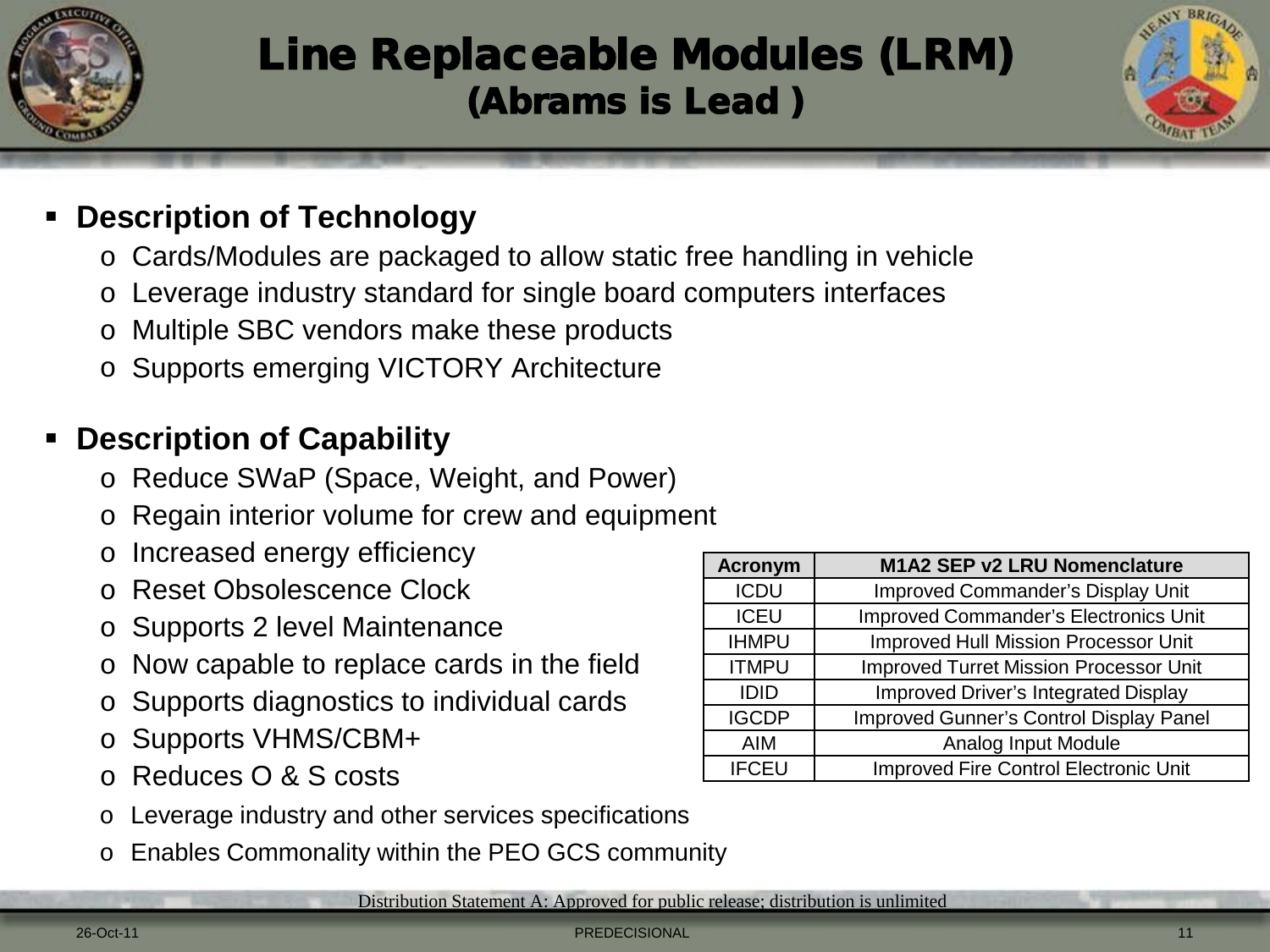

# Auxiliary Power Unit (APU) (Abrams Only)



### **Description of Technology**

- o A minimum of a 10kW auxiliary power generating unit using conventional mature technologies (diesel/turbine) to power on-board systems with a reduced noise signature
- o The unit will be integrated in the left sponson of the hull, and will be under armor
- o Mounting and interface including shock mounts, shall reside within the APU space claim
- o It will have full operator interface for operation control, monitoring critical parameters, and health and fault signals

## **Description of Capability**

- o Provides capability to operate on-board systems with a reduced probability of detection during main engine off, or silent watch operation
- o More cost effective and fuel efficient than the main engine to support operation of key systems for a duration of 12 hours (T) from a stationary tank, and provide power to start the vehicle
- o Extends current M1A2 SEP v2 capability to support power demands of future inbound technologies

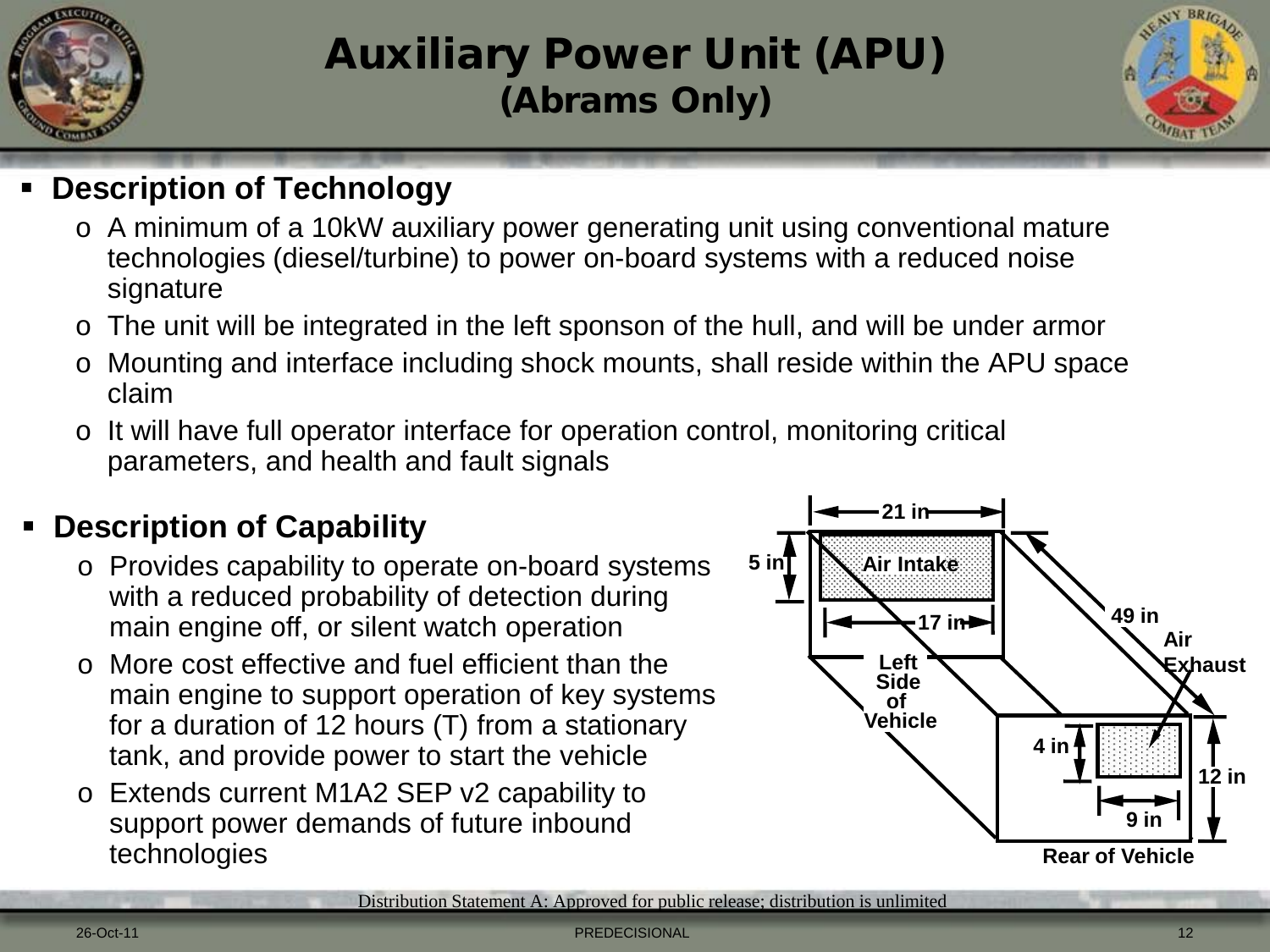

## **Commonality**



## **As part of the Heavy Brigade, PM Abrams and Bradley are focusing on areas of Commonality across the fleet.**

- o ECP effort will include
	- Scope to collaborate and foster commonality
	- Collaborative system engineering to look for common solutions
	- Commonality as a key criteria for trade studies

## **Developing areas of commonality are:**

- o HBCT Common Environmental Specification for design of new components
- o VICTORY 1.0 Standard Architecture Specification for new components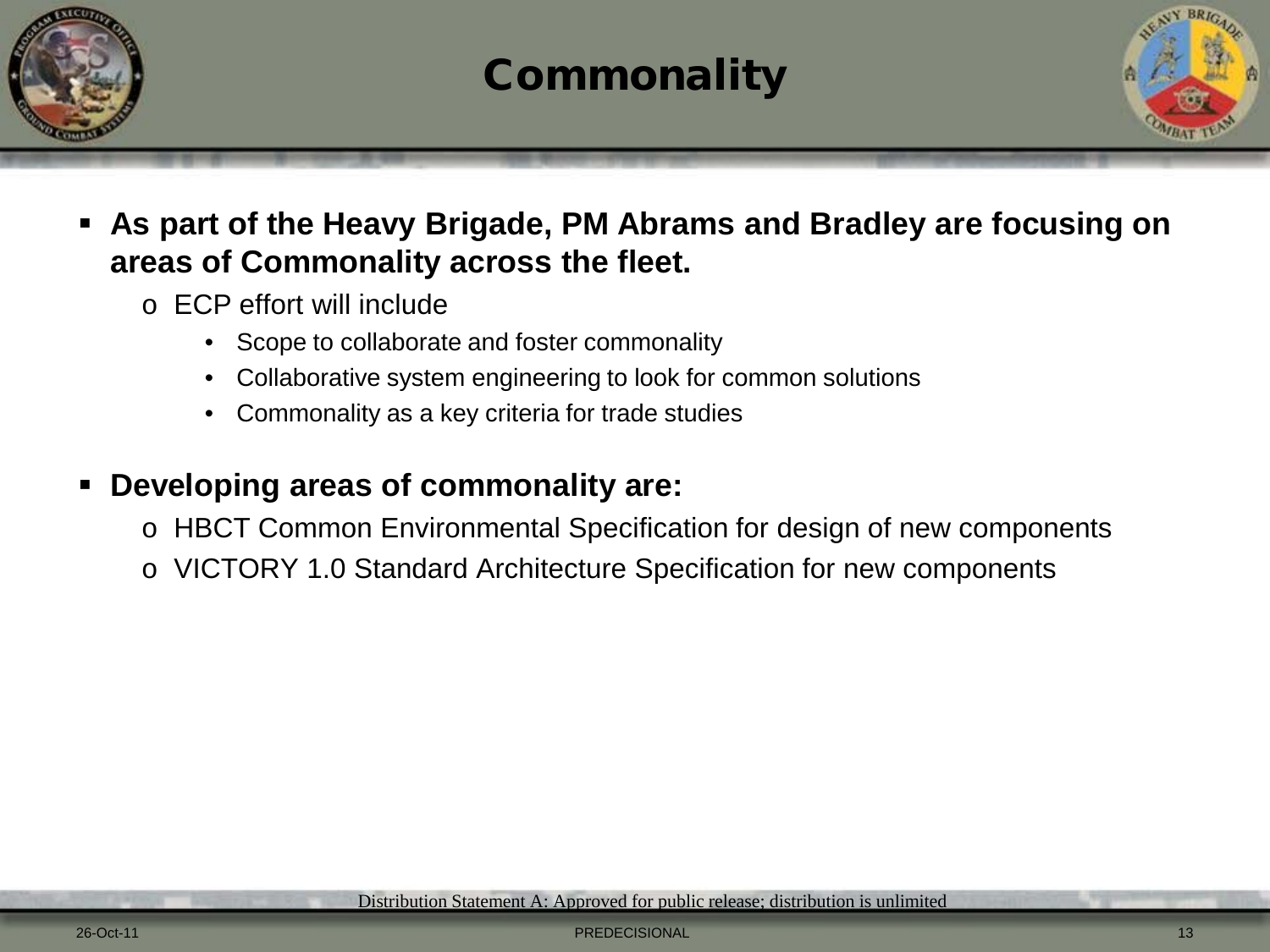



- **The Abrams Tank and Bradley Fighting Vehicles will continue to evolve**
- **Current Bradley Fleet cannot host current in-bound technologies**
- **Upgrades/modifications will be applied through an ECP or multiple ECPs**
- **Requirements trace is to the current ORD**
	- o Phase 1 technologies are confirmed
	- o Analyzing potential Phase 2 technologies
- **Updates for the M1A1 Fleet being considered**
	- o Ammunition Data Link
	- o Network Upgrades

## **"Sustain the current fleet…. Modernize for the future."**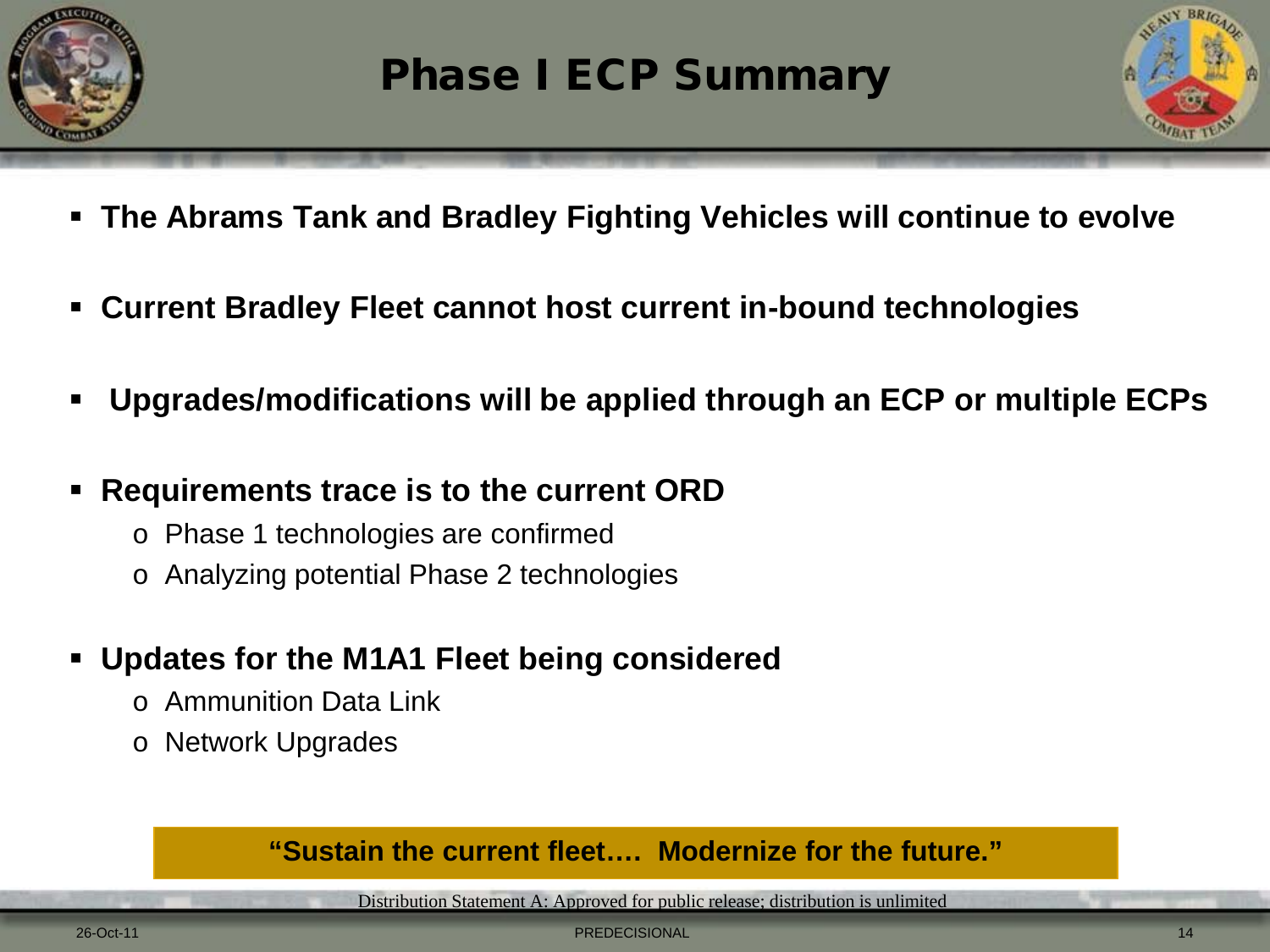





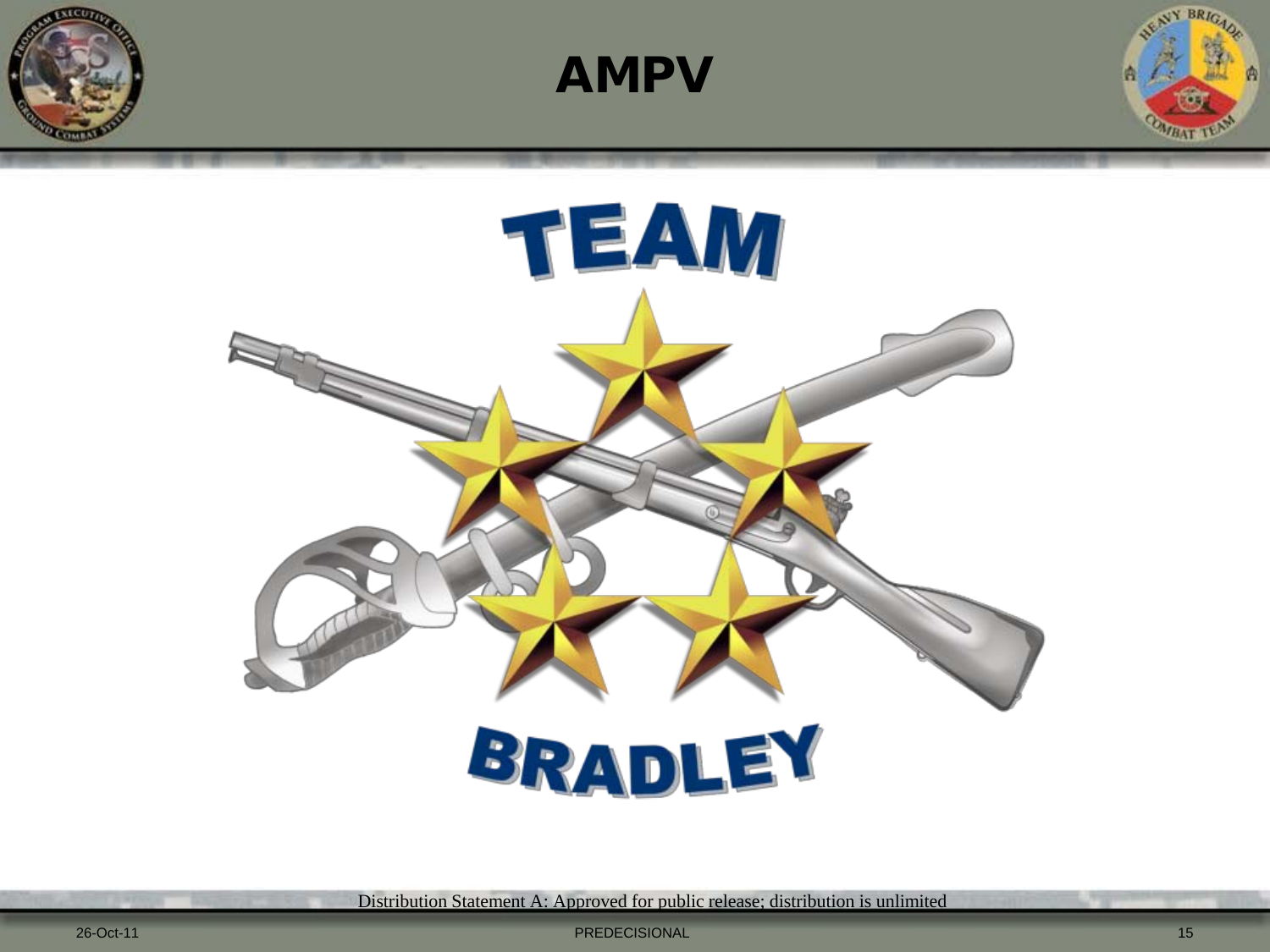



- **The Armored Multi-Purpose Vehicle (AMPV) Program is the proposed Army program for replacement of the M113 Family of Vehicles within the Heavy Brigade Combat Team.**
- **This program is still pending an FY12 Materiel Development Decision (MDD) that will define the program, to be followed by an Analysis of Alternatives (AoA) that will confirm the system or systems that will replace the M113.**
- **The Army will consider existing or programmed solutions which may include, but are not limited to, derivatives of the Bradley Fighting Vehicle, Stryker variants, Mine-Resistant Ambush Protected (MRAP) vehicles, variants of the Ground Combat Vehicle, or other systems.**
- **No activity to identify or select a systems contractor or contractors will begin until after the MDD decision is made and the AoA is complete.**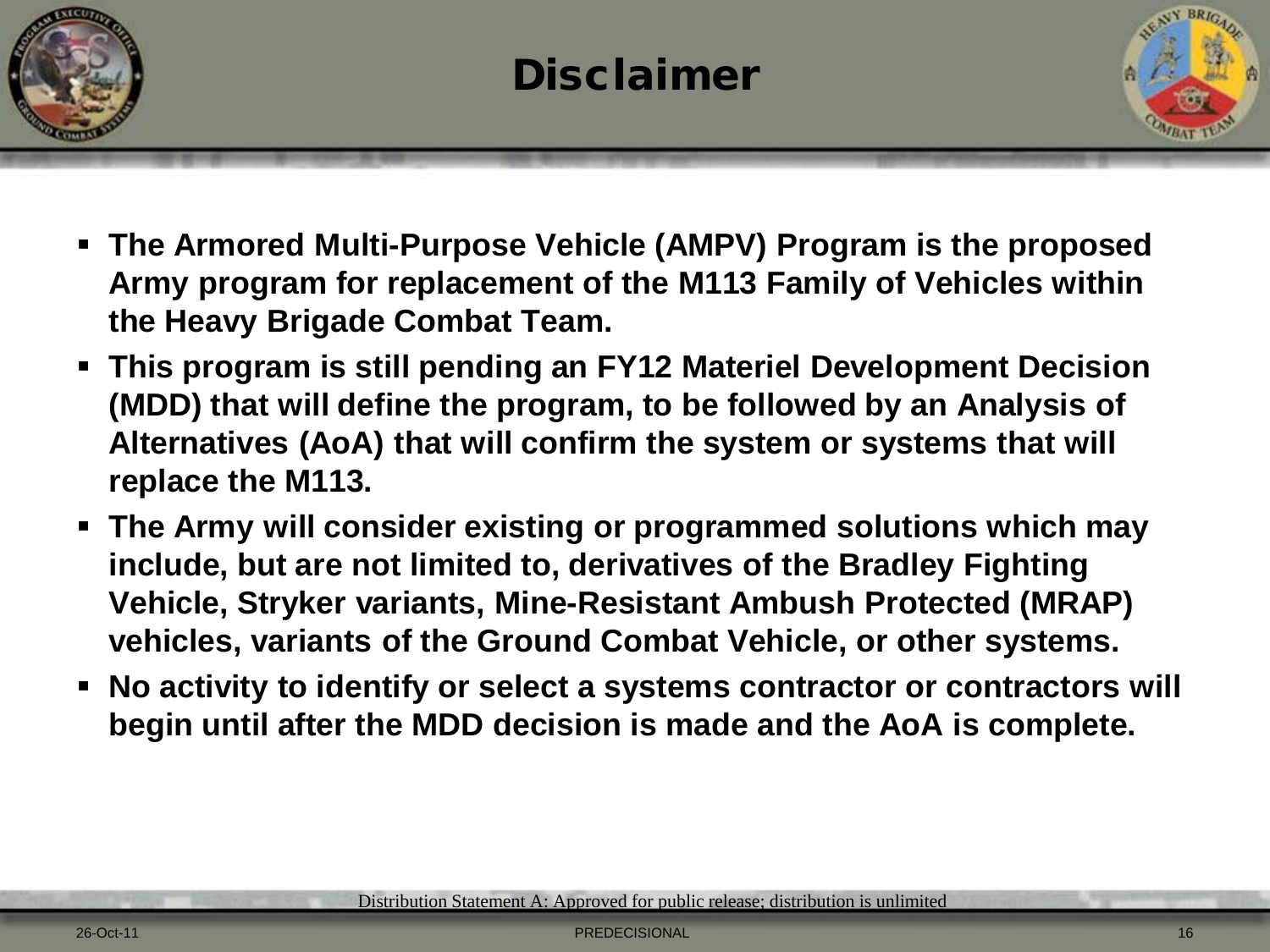

**here**

# Mission Roles of the M113 FOV





- **5. Mobility/Counter Mobility**
	- **Sapper Companies**
	- **Mobility Augmentation Companies**
	- **Volcano**
- **6. CS/CSS**
	- **Maintenance Vehicle**
- **7. Chemical**
	- **Smoke Vehicle**



Distribution Statement A: Approved for public release; distribution is unlimited

26-Oct-11 PREDECISIONAL 17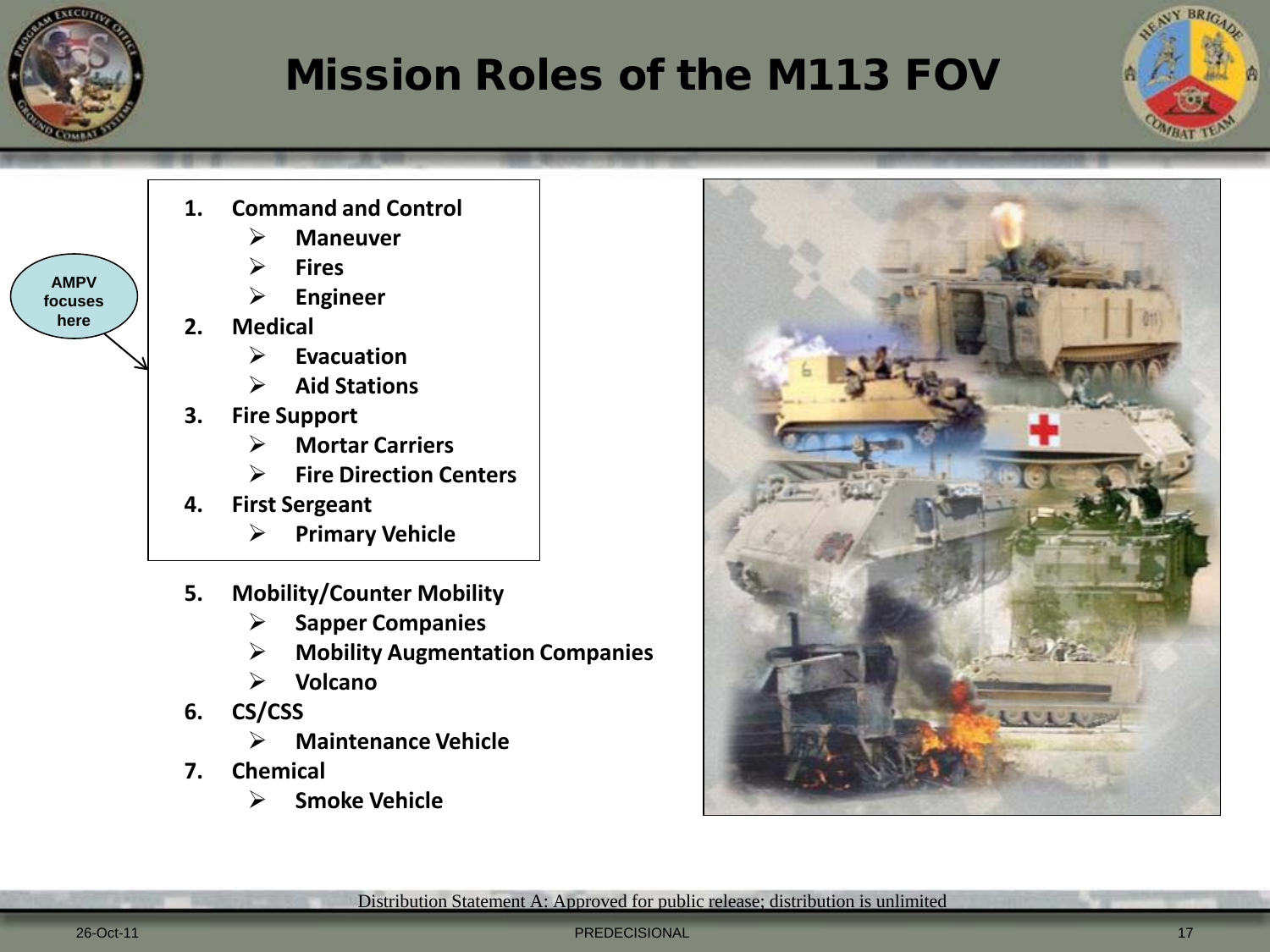

# AMPV Projected Schedule

assumes Bradley Derivatives

| Armored Multipurpose Vehicle (AMPV) Program Schedule |    |     |                |    |                |                |  |                |      |    |                          |    |                |                |                |                |                |                                                    |                  |                |      |    |             |                                    |                |                |                |                |    |    |
|------------------------------------------------------|----|-----|----------------|----|----------------|----------------|--|----------------|------|----|--------------------------|----|----------------|----------------|----------------|----------------|----------------|----------------------------------------------------|------------------|----------------|------|----|-------------|------------------------------------|----------------|----------------|----------------|----------------|----|----|
| <b>FY11</b><br><b>FY12</b><br><b>AMPV</b>            |    |     |                |    | <b>FY13</b>    |                |  | <b>FY14</b>    |      |    | <b>FY15</b>              |    |                |                | <b>FY16</b>    |                |                |                                                    | <b>FY17</b>      |                |      |    | <b>FY18</b> |                                    |                |                |                |                |    |    |
|                                                      | Q3 | Q4  | Q <sub>1</sub> | Q2 | Q <sub>3</sub> | Q <sub>4</sub> |  | Q <sub>2</sub> |      | Q4 | Q1                       | Q2 | Q <sub>3</sub> | Q <sub>4</sub> | Q <sub>1</sub> | Q <sub>2</sub> | Q <sub>3</sub> | Q <sub>4</sub>                                     |                  | Q <sub>2</sub> | Q3   | Q4 | Q1          | Q <sub>2</sub>                     | Q <sub>3</sub> | Q <sub>4</sub> | Q <sub>1</sub> | Q <sub>2</sub> | Q3 | Q4 |
| Key Program<br>Events/                               |    | MDL |                |    |                |                |  |                | MS B |    |                          |    |                |                |                |                |                | <b>Engineering Manufacturing &amp; Development</b> |                  |                | MS C |    | <b>RPD</b>  | <b>Production &amp; Deployment</b> |                |                |                |                |    |    |
| <b>Milestones</b>                                    |    |     |                |    |                |                |  |                |      |    | Release RFPENic contract |    |                |                |                |                |                |                                                    | Production Level |                |      |    | - 1 1 1     |                                    | rest Vehicles  |                |                |                |    |    |

Distribution Statement A: Approved for public release; distribution is unlimited

26-Oct-11 PREDECISIONAL 18

ENY BRIG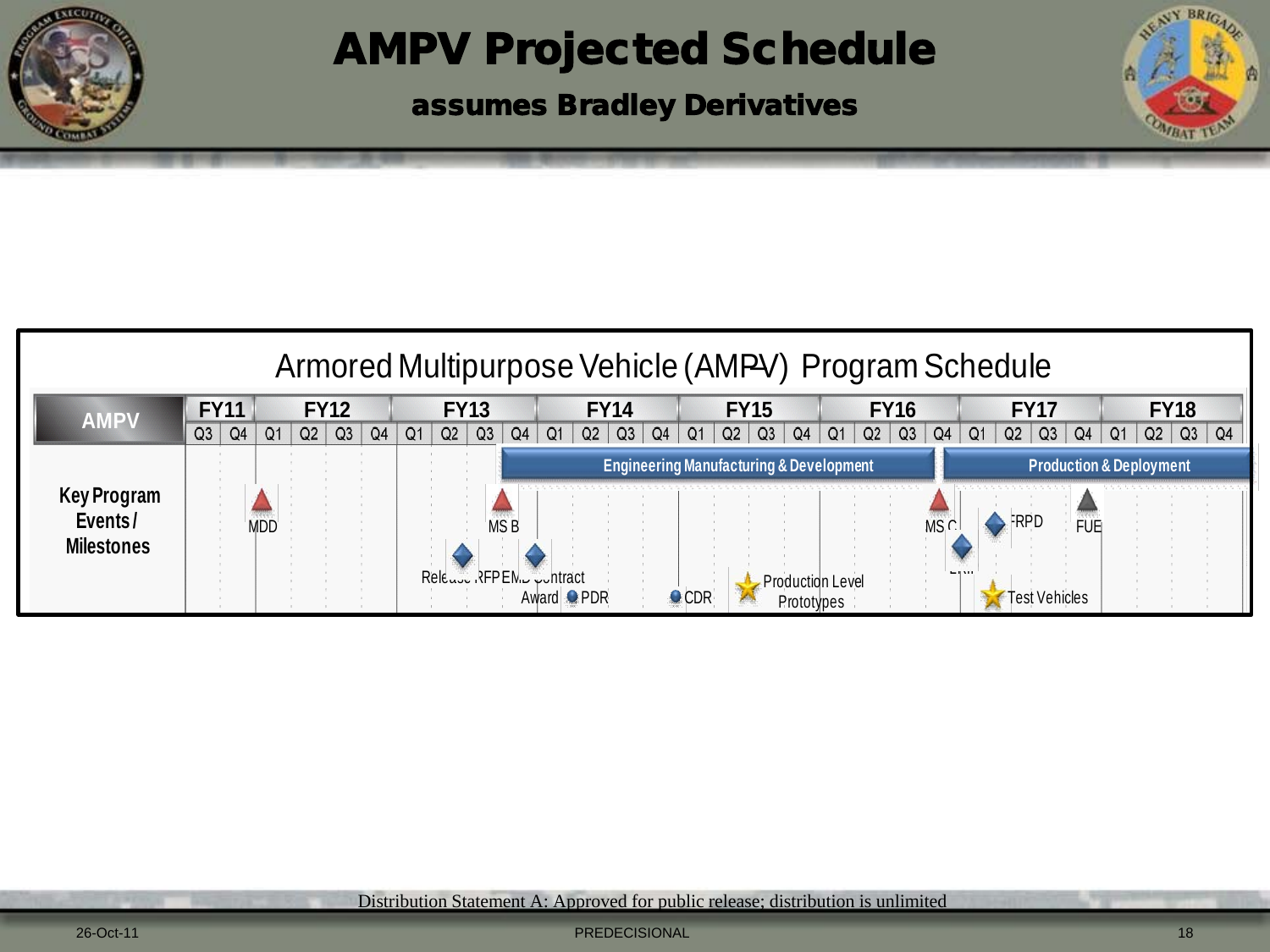

# Bradley Derivatives Proposed **Technologies**



#### **GAP: Protection**

- • **Existing Bradley Capabilities**
	- **Belly Armor Kit**
	- **Reactive Armor Tile Provisioning**
	- **Bradley Urban Survivability Kit (includes mine/IED seating)**
	- **Drivers Vision Enhancement (part of CM/ED)**
- • **Gunner protection kit**
- • **CREW v3 A-kit**
- • **Roof armor (former turret area)**
- • **COTS Litter Kit and Medical MEP**
- • **Environmental Cooling System (Medical variants)**

## **GAP: Network Enabled**

- • **Smart Display Unit/FBCB2 Display**
- • **SINCGARS Radio A-kit integration**
- • **Provision for future C4ISR power requirements**
- • **M1068 C2 communications/C4ISR A-kits**
- **GAP: Mobility**
	- • **Use of Bradley A3 Hull configuration**
- • **BFV A3 600hp powertrain**
- • **Chassis Modernization w/ Embedded Diagnostics and DV**
- • **BFV A3 Suspension and T157 Track**
- • **External Fuel Tanks**
- • **TC Hatch**

**Red = Current Bradley**

- **GAP: Lethality**
- • **Flexible mounted crew-served Weapon**
- • **M1064 Mortar Mission Equipment Package**

## *TDP not 100% complete*

Distribution Statement A: Approved for public release; distribution is unlimited

26-Oct-11 PREDECISIONAL 19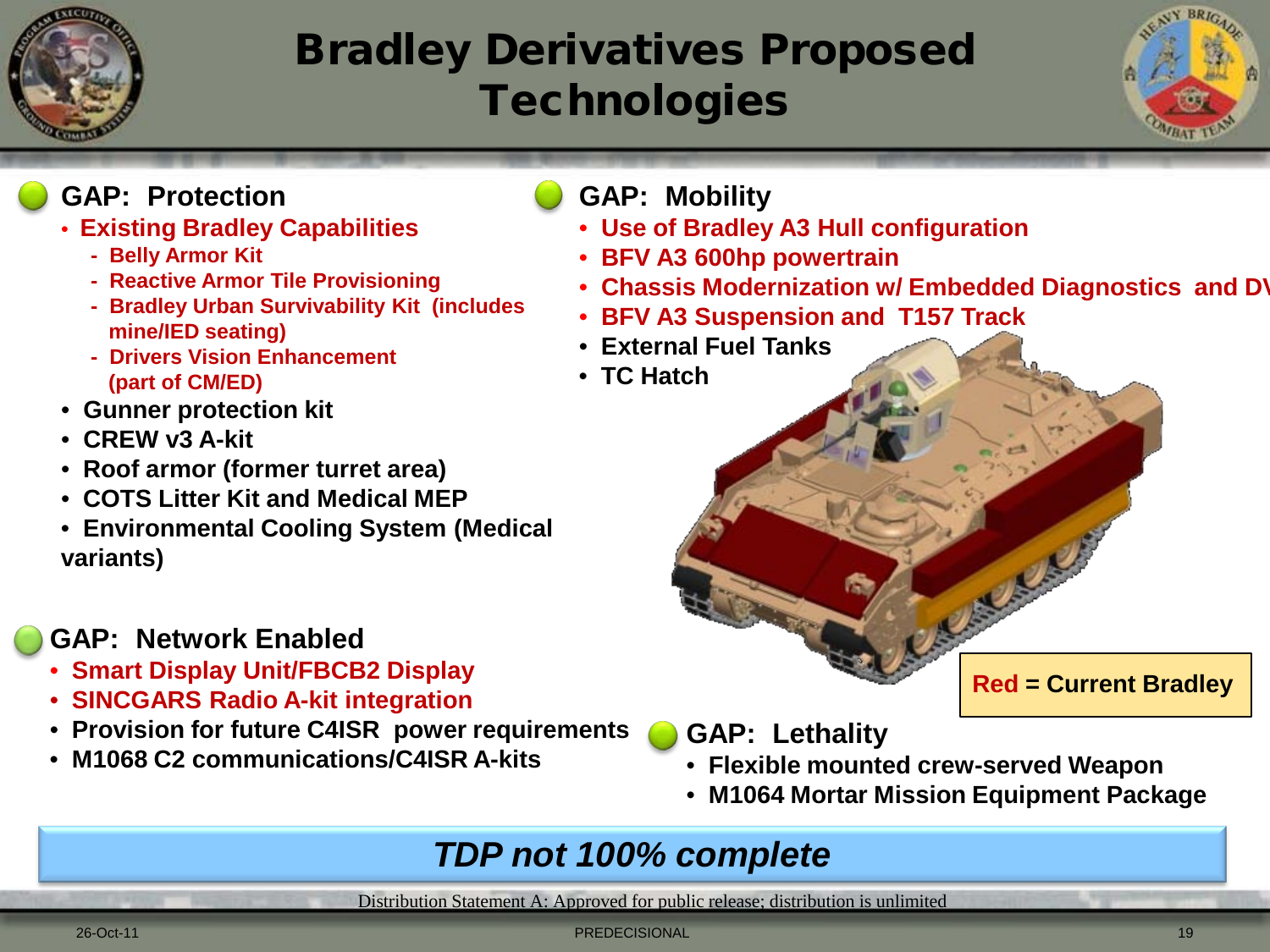

# MEP Definitions (Draft – Pre-AoA)



- **General Purpose Vehicle will:**
	- o Have a crew of 2 with up to 6 passengers
	- o Integrate WIN-T

## **Command Vehicle will:**

- o Host common C4 Mission Equipment Packages (MEP) and Government Furnished Equipment (GFE) including shelter.
- o Provide for a minimum of two (2) workstations with an operator per workstation
- o Integrate SINCGARS, BFT2, WIN-T, JTRS GMR, JTRS HMS, MFCS, AFATDS, other ABCS systems, etc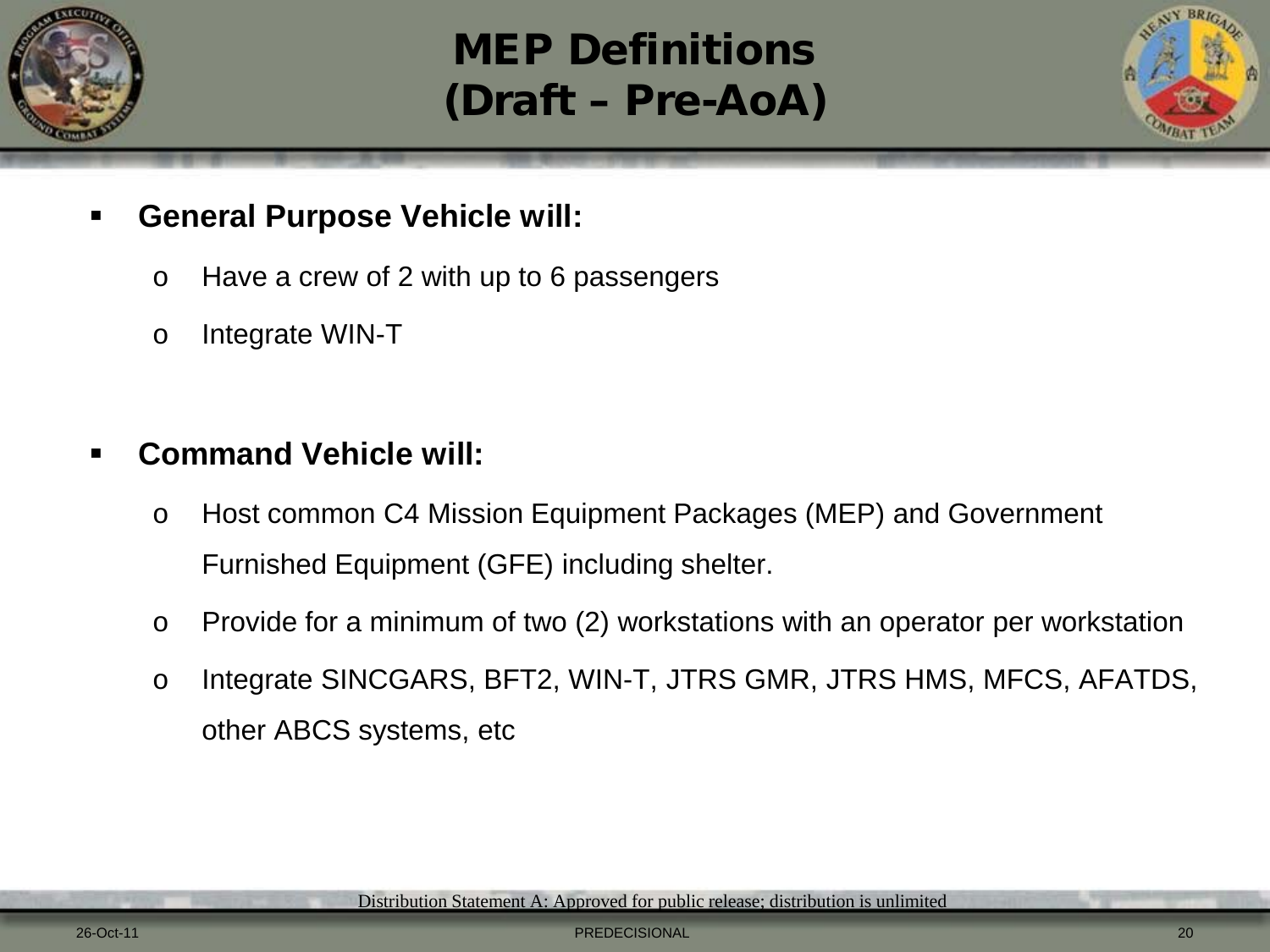

# MEP Definitions (Draft – Pre-AoA)



- **Mortar Carrier Vehicle will:**
	- o Accommodate a smoothbore 120mm Mortar system, which must be capable of firing: HE, illumination, IR illumination, smoke, precision munitions, and the Family of Extended Range Munitions (FERA).
	- o Integrate the current M95 Mortar Fire Control System-mounted and carry current ground mounting and firing equipment as utilized on the M1064 Mortar **Carrier**
	- o Accommodate four Soldiers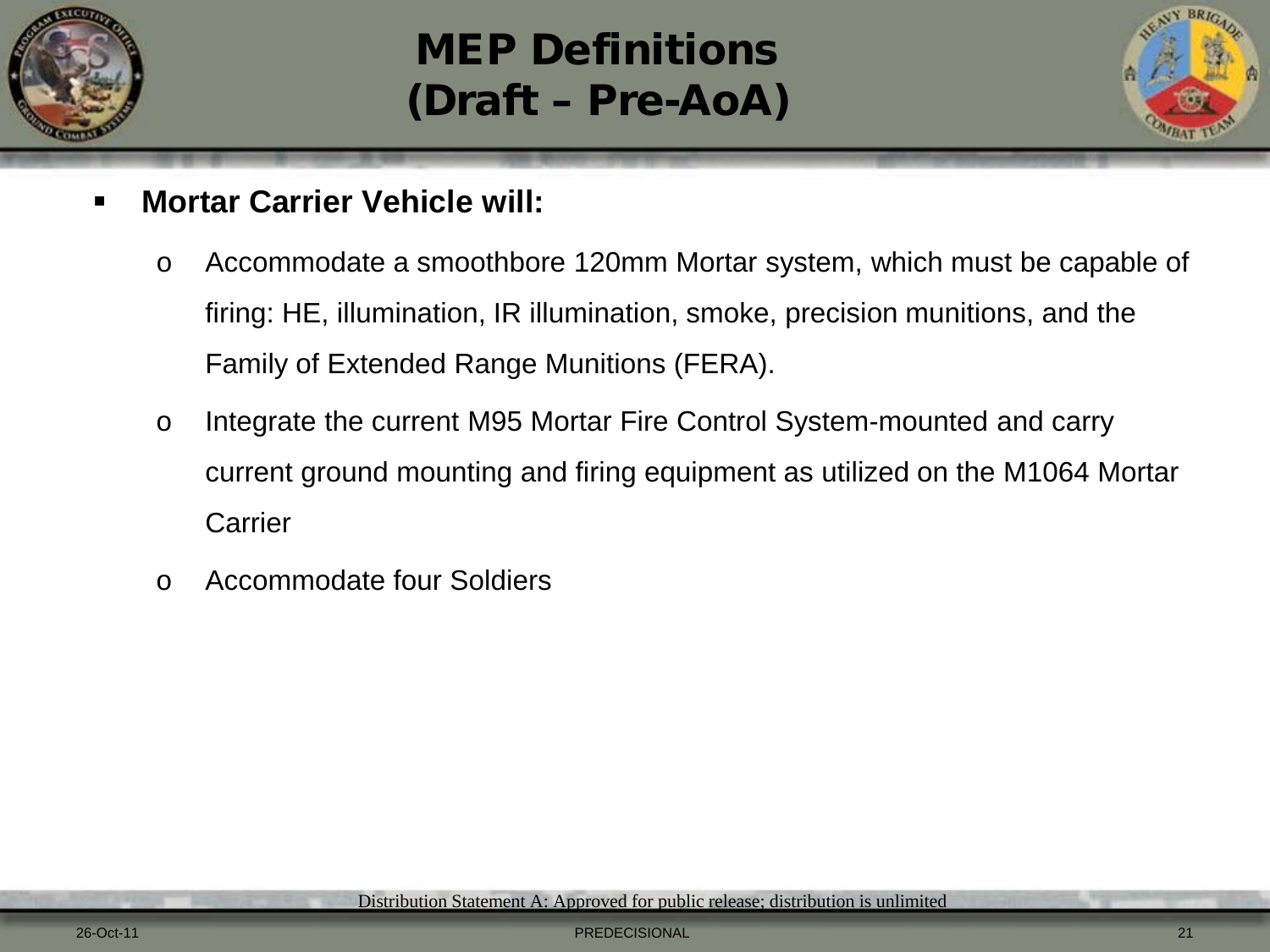

# MEP Definitions (Draft – Pre-AoA)



- **Medical Treatment and Medical Evacuation Vehicles will integrate:**
	- o Litter lift system
	- o Ambulatory seating
	- o Mounting brackets for the Mission Equipment Package (MEP)
	- o ECU and heating
	- o Medical grade power for the MEP sets
	- o Storage for medical items
	- o Locked cabinets for controlled substances
	- o IV holders
	- o Lighting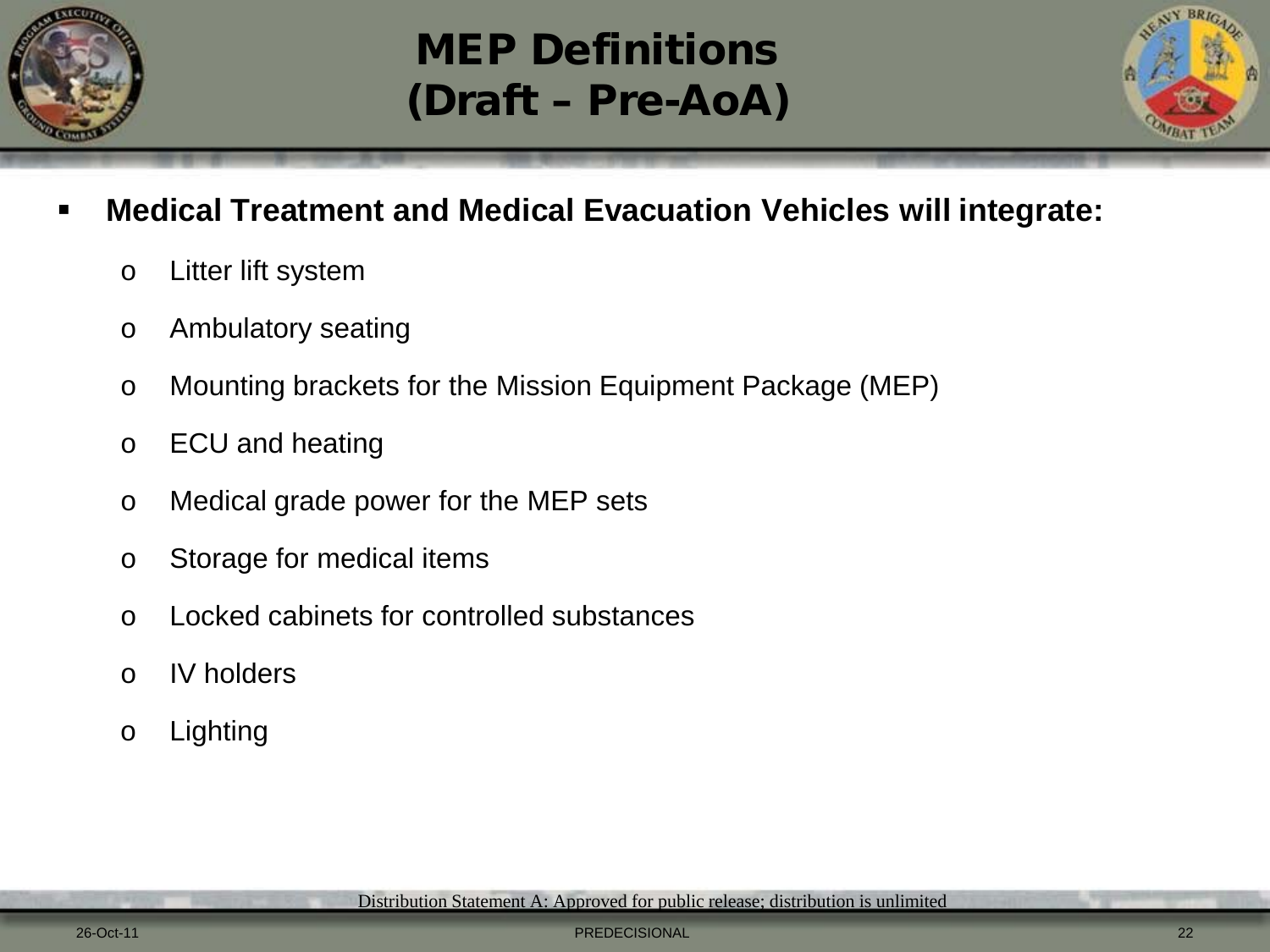

# Closing Remarks



- **Out years are lean - Cost & Schedule will be critical**
- **ECP efforts are not STS**
- **Ensure you know the vehicle requirements and specifications**